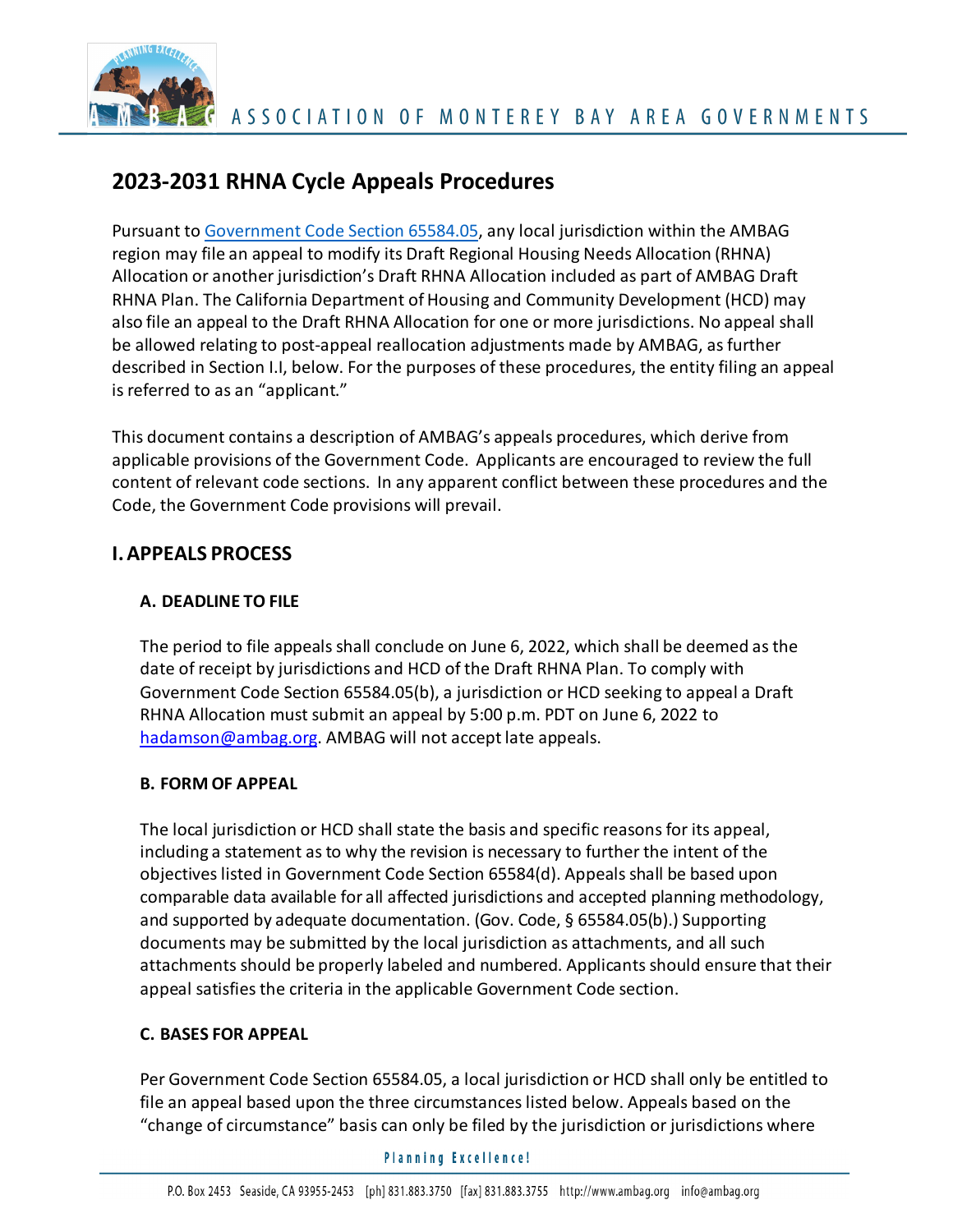the change in circumstance occurred.

Appealsmay be brought on one of the following three grounds:

- 1. Jurisdictional Survey Information That AMBAG failed to consider survey information submitted by jurisdictions relating to factors outlined i[n Government Code Section](https://leginfo.legislature.ca.gov/faces/codes_displaySection.xhtml?lawCode=GOV§ionNum=65584.04)  [65584.04\(e\) t](https://leginfo.legislature.ca.gov/faces/codes_displaySection.xhtml?lawCode=GOV§ionNum=65584.04)o develop the methodology for distributing the existing and projected regional housing need. The survey information guides the methodology's development based upon the issues, strategies, and actions that are include in an Analysis of Impediments to Fair Housing Choice or an Assessment of Fair Housing completed by any city or county or the department that covers communities within the area served by AMBAG and in housing elements adopted pursuant to this article by cities and counties within the area served by AMBAG. (Gov. Code, § 65584.04(b)(2).)
	- a. Each jurisdiction's existing and projected jobs and housing relationship.
	- b. The opportunities and constraints to development of additional housing in each jurisdiction, including the following:
		- i. Lack of capacity for sewer or water service due to federal or state laws, regulations or regulatory actions, or supply and distribution decisions made by a sewer or water service provider other than the local jurisdiction that preclude the jurisdiction from providing necessary infrastructure for additional development during the planning period.
		- ii. The availability of land suitable for urban development or for conversion to residential use, the availability of underutilized land, and opportunities for infill development and increased residential densities. AMBAG may not limit its consideration of suitable housing sites or land suitable for urban development to existing zoning ordinances and land use restrictions of a locality, but shall consider the potential for increased residential development under alternative zoning ordinances and land use restrictions. The determination of available land suitable for urban development may exclude lands where the Federal Emergency Management Agency (FEMA) or the Department of Water Resources has determined that the flood management infrastructure designed to protect that land is not adequate to avoid the risk of flooding.
		- iii. Lands preserved or protected from urban development under existing federal or state programs, or both, designed to protect open space, farmland, environmental habitats, and natural resources on a long-term basis, including land zoned or designated for agricultural protection or preservation that is subject to a local ballot measure that was approved by the voters of that jurisdiction that prohibits or restricts conversion to non-agricultural uses.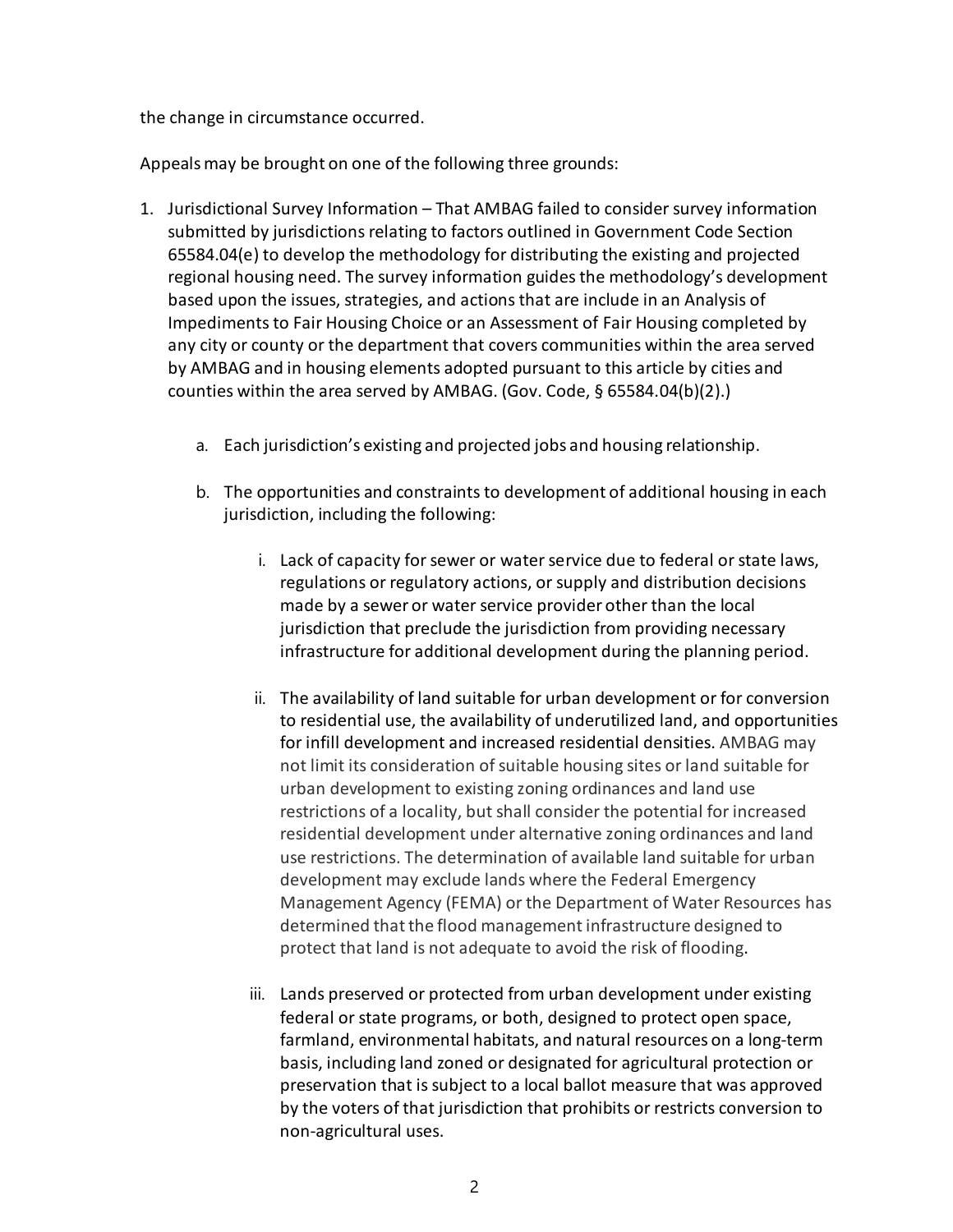- iv. County policies to preserve prime agricultural land, as defined pursuant to Government Code Section 56064, within an unincorporated area and land within an unincorporated area zoned or designated for agricultural protection or preservation that is subject to a local ballot measure that was approved by the voters of that jurisdiction that prohibits or restricts its conversion to non-agricultural uses.
- c. The distribution of household growth assumed for purposes of a comparable period of regional transportation plans and opportunitiesto maximize the use of public transportation and existing transportation infrastructure.
- d. Agreements between a county and cities in a county to direct growth toward incorporated areas of the county and land within an unincorporated area zoned or designated for agricultural protection or preservation that issubject to a local ballot measure that was approved by the voters of the jurisdiction that prohibits or restricts conversion to nonagricultural uses.
- e. The loss of units contained in assisted housing developments, as defined in Government Code Section 65583(a)(9), that changed to non-low income use through mortgage prepayment, subsidy contract expirations, or termination of use restrictions.
- f. The percentage of existing households at each of the income levels listed in Government Code Section 65584(e) that are paying more than 30 percent and more than 50 percent of their income in rent.
- g. The rate of overcrowding.
- h. The housing needs of farmworkers.
- i. The housing needs generated by the presence of a private university or a campus of the California State University or the University of California within any member jurisdiction.
- j. The housing needs of individuals and families experiencing homelessness.
- k. The loss of units during a state of emergency that was declared by the Governor pursuant to the California Emergency Services Act (Chapter 7 (commencing with Section 8550) of Division 1 of Title 2), during the planning period immediately preceding the relevant revision pursuant to Section 65588 that have yet to be rebuilt or replaced at the time of the analysis.
- l. The region's greenhouse gas emissions targets provided by the State Air Resources Board pursuant to Section 65080, to be met by the Metropolitan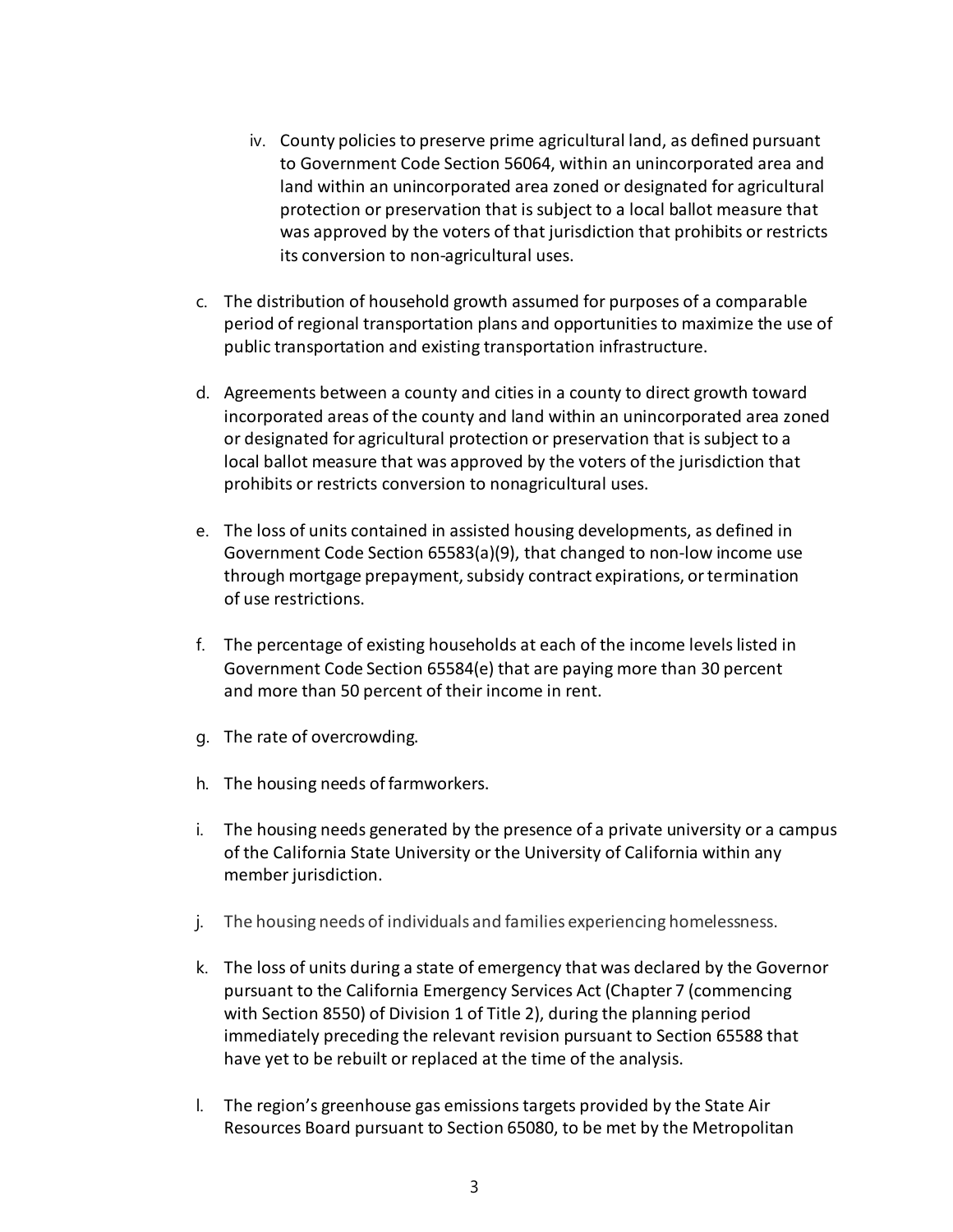Transportation Plan/Sustainable Communities Strategy.

- m. Any other factors adopted by the council of governments, that further the objectives listed in subdivision (d) of Section 65584, provided that the council of governments specifies which of the objectives each additional factor is necessary to further. The council of governments may include additional factors unrelated to furthering the objectives listed in subdivision (d) of Section 65584 so long as the additional factors do not undermine the objectives listed in subdivision (d) of Section 65584 and are applied equally across all household income levels as described in subdivision (f) of Section 65584 and the council of governments makes a finding that the factor is necessary to address significant health and safety conditions.
- n. Information based upon the issues, strategies, and actions that are included, as available in an Analysis of Impediments to Fair Housing Choice or an Assessment of Fair Housing completed by any city or county or the California Department of Housing and Community Development, and in housing elements.
- 2. Methodology That AMBAG failed to determine the jurisdiction's share of the regional housing needs in accordance with the information described in the Final RHNA Methodology approved by AMBAG on April 13, 2022, and in a manner that furthers, and does not undermine, the intent of the five objectives listed in Government Code Section 65584(d).
- 3. Changed Circumstances That a significant and unforeseen change in circumstance has occurred in the jurisdiction and merits a revision of the survey information previously submitted by the local jurisdiction. Appeals on this basis shall only be made by the jurisdiction or jurisdictions where the change in circumstances has occurred. (Gov. Code, § 65584.05(b)(3).)

## **D. LIMITS ON SCOPE OF APPEAL**

Existing law explicitly limits AMBAG's scope of review of appeals. Specifically, AMBAG shall not consider any appeal based upon the following:

- 1. Any other circumstances other than those described in Section I.C above.
- 2. A local jurisdiction's existing zoning ordinances and land use restrictions, including but not limited to, the contents of the local jurisdiction's current general plan. Pursuant to Government Code Section 65584.04(e)(2)(B), AMBAG may not limit its consideration of suitable housing sites or land suitable for urban development to existing zoning ordinances and land use restrictions of a locality, but shall consider the potential for increased residential development under alternative zoning ordinances and land use restrictions.
- 3. Any local ordinance, policy, voter-approved measure or standard limiting residential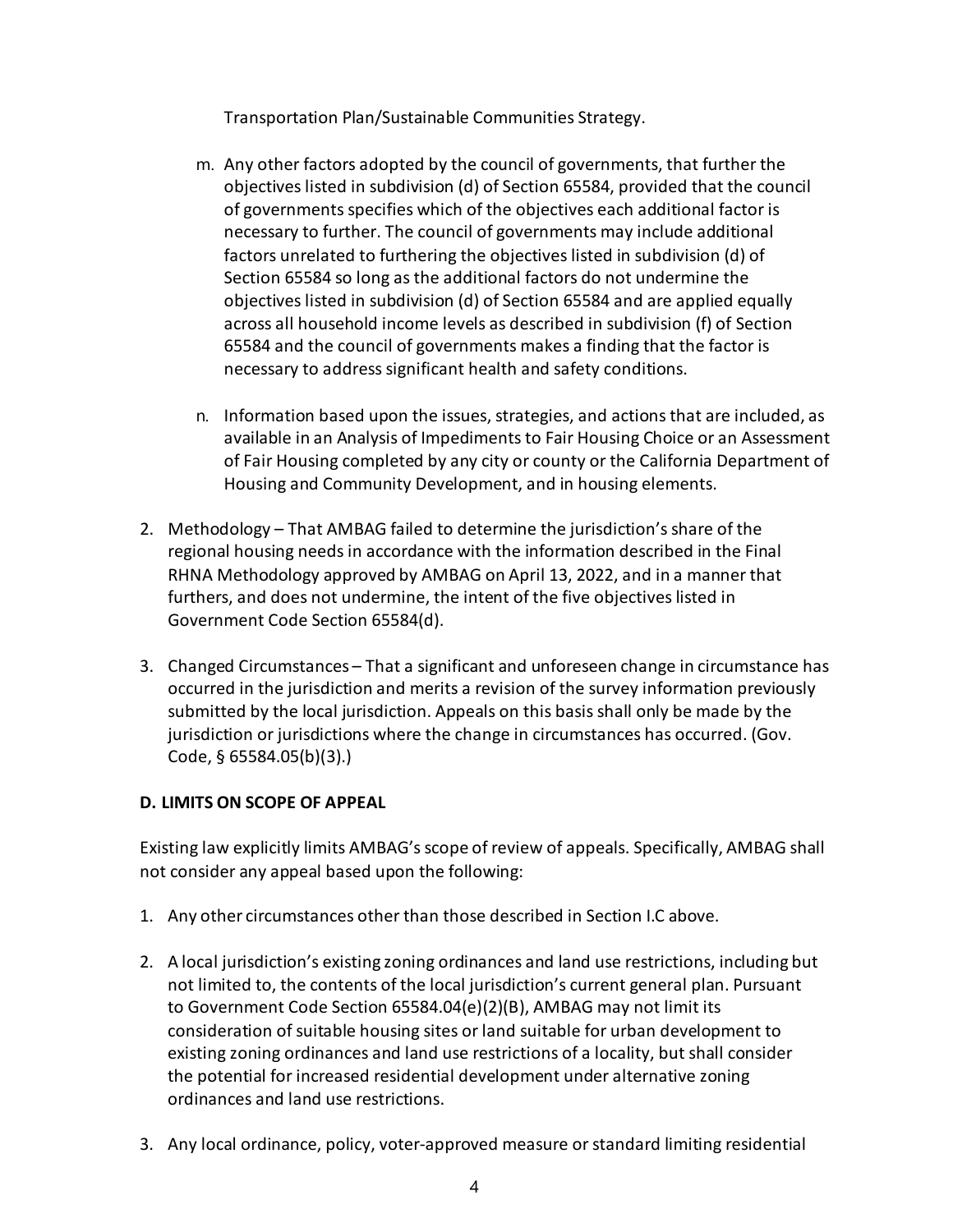development. Pursuant to Government Code Section 65584.04(g)(1), any ordinance, policy, voter-approved measure, orstandard of a city or county that directly or indirectly limits the number of residential building permits shall not be a justification for a determination or a reduction in a city's or county's share of regional housing need.

- 4. Prior underproduction of housing in a jurisdiction from the previousregional housing need allocation. Pursuant to Government Code Section 65584.04(g)(2), prior underproduction of housing in a jurisdiction fromthe previous housing need allocation, as determined by each jurisdiction's annual production report submitted pursuant to Government Code Section 65400(a)(2)(H) cannot be used as a justification for a determination or reduction in a jurisdiction's share of the regional housing need.
- 5. Stable population numbers in a jurisdiction. Pursuant to Government Code Section  $65584.04(g)(3)$ , stable population growth from the previous regional housing needs cycle cannot be used as a justification for a determination or reduction in a jurisdiction's share of the regional housing need.

## **E. COMMENTSON APPEALS**

At the close of the appeals period asset forth in I.A., AMBAG shall notify all jurisdictions within the region and HCD of all appeals and shall make all materials submitted in support of each appeal available on its website after the close of the appeals filing period. (Gov. Code, § 65584.05(c).) Members of the public who are interested in receiving notification about submitted appeals can sign up on the AMBAG website.<sup>1</sup> AMBAG will accept comments on submitted appeals from jurisdictions, HCD, and members of the public for 45 days following the end of the appeals filing period. All comments must be filed by 5:00 p.m. PDT on July 22, 2022. AMBAG will not accept late comments. AMBAG will notify jurisdictions, HCD, and members of the public who have signed up on the AMBAG website about comments received following the end of the comment period.

## **F. HEARINGBODY**

The AMBAG Board of Directors has the responsibility of considering appealsregarding Draft RHNA Allocations.

## **G. APPEAL HEARING**

AMBAG shall conduct one public hearing to consider all appeals filed and comments received on the appeals no later than August 21, 2022. This public hearing may be continued (over several days if necessary) until all appeals are heard. Notice shall be provided to the appealing jurisdictions, commenting jurisdictions, HCD, and members of the public who have signed up on the AMBAG website in advance of the hearing. Consistent with the requirements of the Brown Act, members of the public may submit

<span id="page-4-0"></span> $1$  Interested parties may sign up for notifications here: [https://ambag.org/contact-us.](https://ambag.org/contact-us)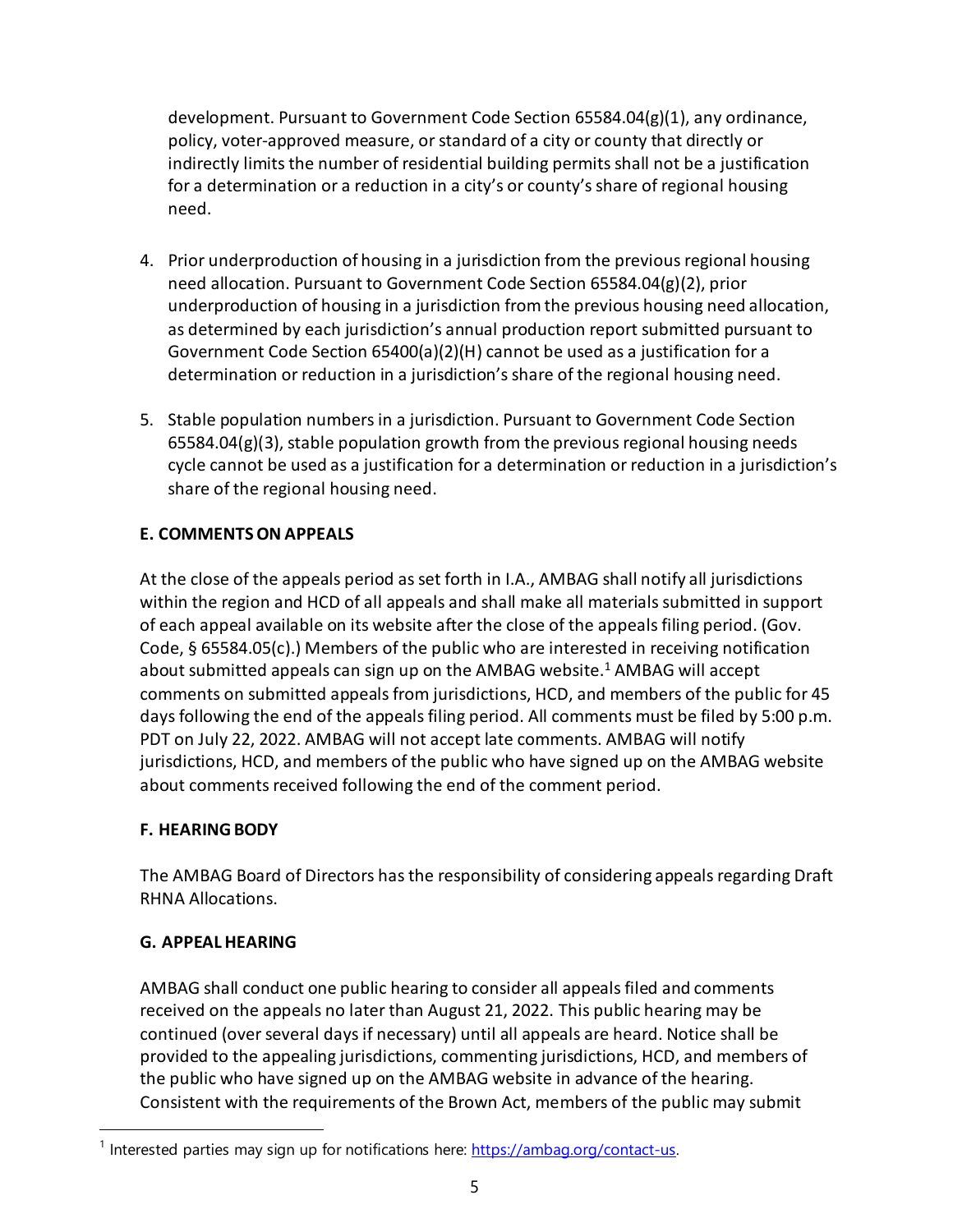written comments in advance of the meeting or provide oral comments at the meeting. Per Government Code Section 65584.05(i), AMBAG may extend the deadline to conduct the appeals hearing by up to thirty (30) days.

Each appeal shall be heard individually before the AMBAG Board of Directors. The AMBAG Board of Directors will take a vote determining the outcome for each appeal application. In the event an individual appeal involves a Board member or alternate's respective jurisdiction, the Board member or Board alternate may not participate in the discussion of or vote on that individual item by the AMBAG Board of Directors.

Due to the ongoing COVID-19 pandemic, RHNA appeals hearings may be conducted via teleconference per the Governor's executive orders or any amendmentsto the Brown Act. AMBAG staff will apprise the public of any updates to meeting procedures and will include information relevant to public participation in the public noticing of the appeal hearings.

## *Appeal Hearing Procedures*

The hearing shall be conducted to provide applicants and jurisdictions that did not file appeals but are the subject of an appeal with the opportunity to make their case regarding a change in their Draft RHNA Allocation or another jurisdiction's Draft RHNA Allocation. The burden is on the applicants to prove that adjustment of the Allocation is appropriate under the statutory standards set forth in the Government Code. The appeals hearing will adhere to the following procedures:

## **1. Initial Arguments**

Applicants who have filed an appeal for a particular jurisdiction will have an opportunity to present their request and reasonsto grant the appeal. The information and arguments presented by the applicant shall be limited to what was presented in the written appeal filed by the applicant. In the event of multiple appeals filed for a single jurisdiction, the subject jurisdiction will present their argument first if it has filed an appeal on its own Draft RHNA Allocation. Applicants may present their cases either on their own, or in coordination with other applicants, but each applicant shall be allotted five (5) minutes each. If the subject jurisdiction did not file an appeal on its own Draft RHNA Allocation, it will be given an opportunity to present after all applicants have provided initial arguments on their filed appeals. Any presentation from the jurisdiction who did not appeal but is the subject of the appeal is limited to five (5) minutes unless it is responding to more than one appeal, in which case the jurisdiction is limited to eight (8) minutes.

An appealing jurisdiction may choose to have technical staff present its case at the hearing. At a minimum, technical staff should be available at the hearing to answer any questions from the AMBAG Board of Directors.

# **2. Staff Response**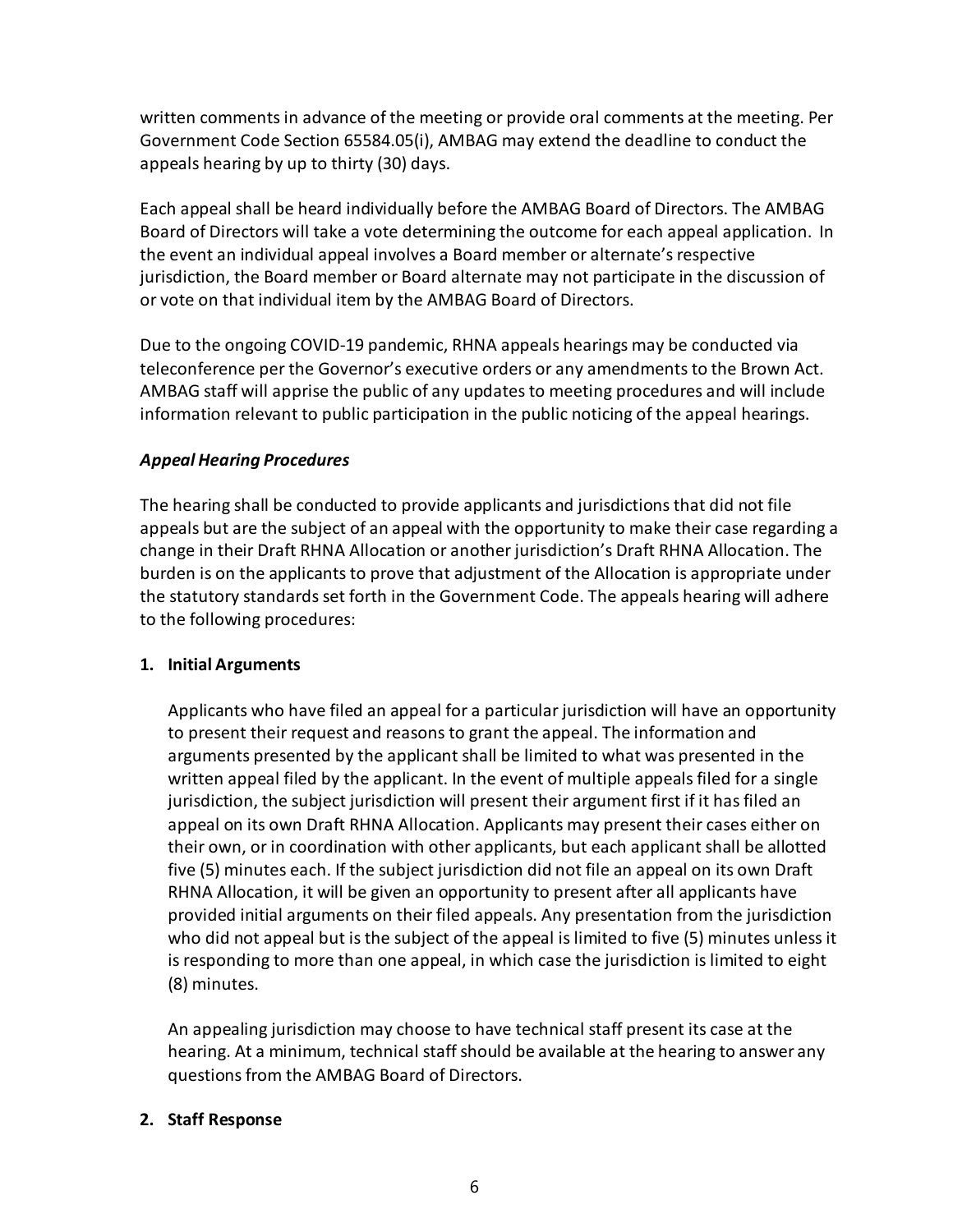After initial arguments are presented, AMBAG staff will present their recommendation to approve or deny the appeal(s) filed for the subject jurisdiction. The staff response is limited to five (5) minutes.

#### **3. Rebuttal**

Applicants and the jurisdiction who did not file an appeal butisthe subject of the appeal may elect to provide a rebuttal but are limited to the arguments and evidence presented in the staff response. Each applicant and the subject jurisdiction that did not file an appeal on its own Draft RHNA Allocation will be allotted three (3) minutes each for a rebuttal.

#### **4. Extension of Time Allotment**

The Board of Directors President may elect to grant additional time for any presentation, staff response, or rebuttal in the interest of due process and equity.

#### **5. Public Comment**

Members of the public will have an opportunity to comment on the arguments presented related to the appeal(s) for the subject jurisdiction under consideration. Each speaker will be allotted two (2) minutes to speak, or as adjusted at the discretion of the President.

#### **6. Board of Directors Discussion and Determination**

After arguments and rebuttals are presented, the Board of Directors may ask questions of applicants, the subject jurisdiction (if present), and AMBAG staff. The President of the Board of Directors may request that questions from the Board of Directors be asked prior to a discussion among Board members. Any voting Board member may make a motion regarding the appeal(s) for the subject jurisdiction. The Board of Directors will take a vote on the appeal(s) for a subject jurisdiction. The Board of Directorsis encouraged to make a single determination on the subject jurisdiction after hearing all arguments and presentations on each subject jurisdiction.

The AMBAG Board of Directorsshall generally administer appeal hearings according to these procedures. However, the President of the Board of Directors has the discretion to adjust the procedures as deemed necessary and formal rules of evidence and procedure do not apply. Further, any alleged failure to adhere to these procedures shall not be grounds for overturning a decision.

#### **H. DATA REQUIREMENTS**

Pursuant to Government Code Section 65584.05, appeals shall be based upon comparable data available for all affected jurisdictions and accepted planning methodology and supported by adequate documentation. To the extent a local jurisdiction submits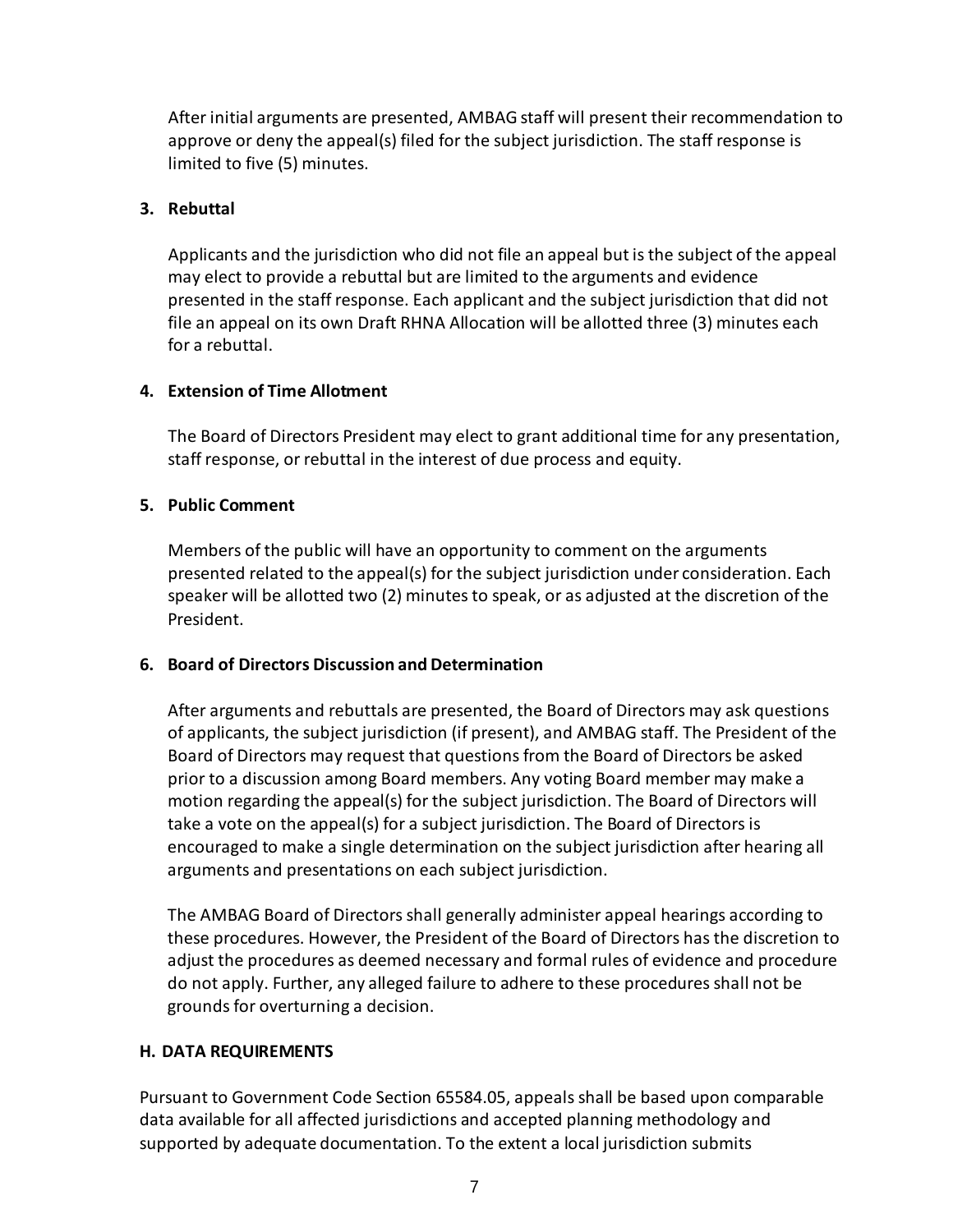evidentiary documentation to AMBAG in support of its appeal, such data shall meet the following requirements:

- 1. The data shall be readily available for AMBAG'sreview and verification. Data should not be constrained for use by proprietary conditions or other conditions rendering them difficult to obtain or process.
- 2. The data shall be accurate, current, and reasonably free from defect.
- 3. The data shall be relevant and germane to the local jurisdiction's basis of appeal.
- 4. The data shall be used to support a logical analysisrelating to the local jurisdiction's request for a change to its or another jurisdiction's Draft RHNA Allocation.

#### **I. DETERMINATION OF APPEAL AND POST-APPEAL REALLOCATION OF REGIONAL HOUSING NEEDS**

The AMBAG Board of Directorsshall: (1) make a final written determination that either accepts, rejects, or modifies each appeal; and (2) issue a proposed final allocation plan. (Gov. Code, § 65584.05(e).)

The AMBAG Board of Directors shall issue a written final determination that considers arguments and comments presented on revising the Draft RHNA Allocation of the subject jurisdiction and make a determination that either accepts, rejects, or modifiesthe appeal for each subject jurisdiction. Per Government Code Section 65584.05(e)(1), the Board of Directors has the discretion in its final determination on an appeal to require the adjustment of the allocation of a local jurisdiction that is not the subject of an appeal. The final determination shall be in writing and include written findings as to how the determination is consistent with the Government Code. (Gov. Code, § 65584.05(e)(1).)

The final determinations shall be based upon the information and methodology set forth in Government Code Section 65584.04 and whether the revision is necessary to further the objectiveslisted in Government Code Section 65584(d). The final determination shall include written findings as to how the determination is consistent with Government Code Section 65584.05. The final determinations for all appeals will be ratified by the AMBAG Board of Directors following release of the written final determinations on all filed appeals. The decision of the Board of Directors shall be final, and local jurisdictions shall have no further right to appeal.

In accordance with Government Code Section  $65584.05(g)(2)$ , after the conclusion of the appeals process, AMBAG shall issue a proposed final allocation plan. AMBAG shall adjust allocations to local governments based upon the results of the appeals process and distribute the adjustments proportionally to all local jurisdictions, including those jurisdictions who's Draft RHNA Allocation was successfully appealed. For purposes of these procedures, proportional distribution shall be based on the share of regional housing needs